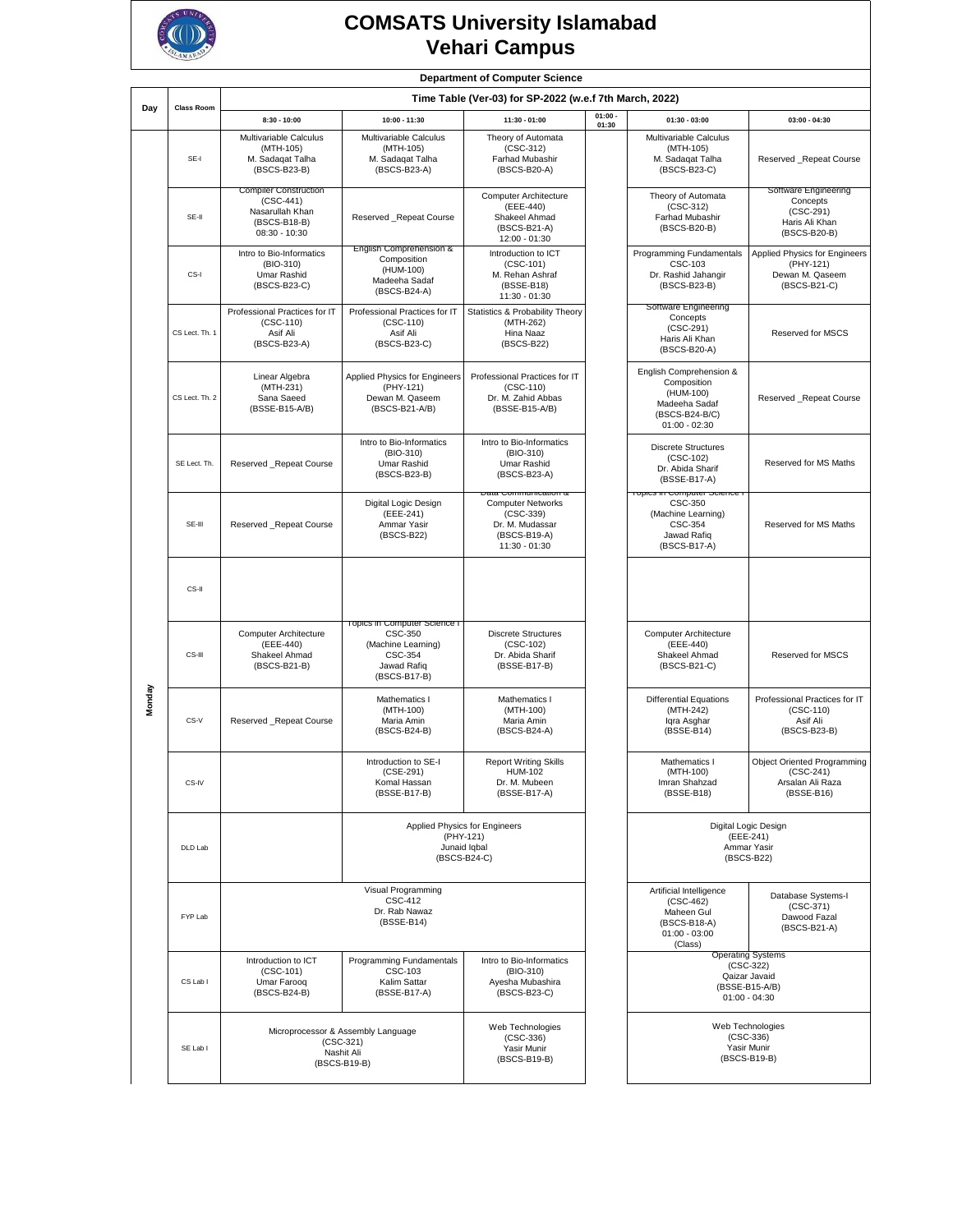|         | CS Lab 2            |                                                                                   | Data Communication & Computer Networks<br>$(CSC-339)$<br>Shumaila Anwar<br>(BSCS-B19-A)         | Artificial Intelligence<br>$(CSC-462)$<br>Sania Dilshad<br>(BSCS-B18-A)                                       | Programming Fundamentals<br>CSC-103<br>Kalim Sattar<br>(BSSE-B17-B)                           |                                                                              |
|---------|---------------------|-----------------------------------------------------------------------------------|-------------------------------------------------------------------------------------------------|---------------------------------------------------------------------------------------------------------------|-----------------------------------------------------------------------------------------------|------------------------------------------------------------------------------|
|         | Gen. Purpose<br>Lab |                                                                                   |                                                                                                 |                                                                                                               |                                                                                               |                                                                              |
|         | SE Lab II           |                                                                                   | Introduction to ICT<br>$(CSC-101)$<br>Ayesha Mubashira<br>(BSSE-B18)                            | Microprocessor & Assembly<br>Language<br>$(CSC-321)$<br>Nashit Ali<br>(BSSE-B13)                              | Programming Fundamentals<br><b>CSC-103</b><br>Najeeb Ullah Khan<br>(BSCS-B23-A)               |                                                                              |
|         | SE-I                | Multivariable Calculus<br>(MTH-105)<br>M. Sadaqat Talha<br>(BSCS-B23-A)           | Multivariable Calculus<br>(MTH-105)<br>M. Sadaqat Talha<br>(BSCS-B23-B)                         | Theory of Automata<br>$(CSC-312)$<br>Farhad Mubashir<br>(BSCS-B20-A)                                          | Multivariable Calculus<br>(MTH-105)<br>M. Sadaqat Talha<br>(BSCS-B23-C)                       | Mathematics I<br>(MTH-100)<br>Imran Shahzad<br>(BSSE-B18)                    |
|         | SE-II               | Software Requirement<br>Engineering<br>(CSE-305)<br>Mamoona Alam<br>(BSSE-B16)    | <b>Compiler Construction</b><br>$(CSC-441)$<br>Nasarullah Khan<br>(BSCS-B18-A)<br>10:00 - 12:00 | $(CSC-322)$<br>Dr. Ageel Ur Rehman<br>(BSCS-B20-B)<br>12:00 - 01:30                                           | Theory of Automata<br>$(CSC-312)$<br>Farhad Mubashir<br>(BSCS-B20-B)                          | <b>Differential Equations</b><br>(MTH-242)<br>Ghazala Ashraf<br>(BSCS-B21-B) |
|         | CS-I                | Intro to Bio-Informatics<br>(BIO-310)<br>Umar Rashid<br>(BSCS-B23-B)              | English Comprehension &<br>Composition<br>(HUM-100)<br>Madeeha Sadaf<br>(BSCS-B24-A)            | Electric Circuit Analysis I<br>(EEE-121)<br>Syeda Zoupash Zahra<br>(BSSE-Repeaters)                           | Programming Fundamentals<br>CSC-103<br>Kalim Sattar<br>(BSSE-B17-B)                           | Reserved_1                                                                   |
|         | CS Lect. Th. 1      | Database Systems-II<br>$(CSC-402)$<br>Nasarullah Khan<br>(BSSE-B14)               | Design & Analysis of<br>Algorithms<br>$(CSC-301)$<br>Dr. M. Rafiq Mufti<br>(BSCS-B20-A/B)       | <b>Numerical Computing</b><br>$(CSC-475)$<br>Dr. M. Yasir Faheem<br>(BSCS-B18-B)                              | Mathematics I<br>(MTH-100)<br>Maria Amin<br>(BSCS-B24-A)                                      | Reserved for MSCS                                                            |
|         | CS Lect. Th. 2      | <b>Report Writing Skills</b><br><b>HUM-102</b><br>Hassan Akhtar<br>(BSCS-B23-C)   | Database Systems-I<br>$(CSC-371)$<br>Farman Ullah<br>(BSSE-B15-A/B)                             | English Comprehension &<br>Composition<br>(HUM-100)<br>Madeeha Sadaf<br>(BSCS-B24-B/C)                        | Professional Practices for IT<br>$(CSC-110)$<br>Dr. M. Zahid Abbas<br>(BSSE-B15-A/B)          | Mathematics I<br>(MTH-100)<br>Sana Saeed<br>(BSCS-B24-C)                     |
|         | SE Lect. Th.        | Electricity, Magnetism &<br>Optics<br>(PHY-120)<br>Dr. Abida Sharif<br>(BSCS-B22) | Applied Physics for Engineers<br>(PHY-121)<br>Junaid Iqbal<br>(BSCS-B24-C)                      | <b>Object Oriented Software</b><br>Engineering<br>(CSE-304)<br>Haris Ali Khan<br>(BSSE-B14)<br>11:30 - 01:30  | <b>Islamic Studies</b><br>(HUM-100)<br>(Hybrid Course)<br>Interactive Session<br>(BSSE-B18)   | Reserved for MS Maths                                                        |
|         | SE-III              |                                                                                   |                                                                                                 |                                                                                                               |                                                                                               |                                                                              |
|         | CS-II               | <b>Numerical Computing</b><br>$(CSC-475)$<br>Dr. M. Yasir Faheem<br>(BSCS-B18-A)  | Digital Logic Design<br>(EEE-241)<br>Ammar Yasir<br>(BSCS-B22)                                  | Applied Physics for Engineers<br>(PHY-121)<br>Dewan M. Qaseem<br>(BSCS-B21-C)                                 | Statistics & Probability Theory<br>(MTH-262)<br>Hina Naaz<br>(BSSE-B14)                       | Reserved for MS Maths                                                        |
|         | CS-III              | <b>Computer Architecture</b><br>(EEE-440)<br>Shakeel Ahmad<br>(BSCS-B21-B)        | <b>Computer Architecture</b><br>(EEE-440)<br>Shakeel Ahmad<br>(BSCS-B21-C)                      | Professional Practices for IT<br>(CSC-110)<br>Asif Ali<br>(BSCS-B23-B)                                        | <b>Computer Architecture</b><br>(EEE-440)<br>Shakeel Ahmad<br>(BSCS-B21-A)                    | <b>Reserved for MSCS</b>                                                     |
| Tuesday | CS-V                | Programming Fundamentals<br><b>CSC-103</b><br>Kalim Sattar<br>(BSSE-B17-A)        | Mathematics I<br>(MTH-100)<br>Maria Amin<br>(BSCS-B24-B)                                        | Intro to Bio-Informatics<br>(BIO-310)<br>Umar Rashid<br>(BSCS-B23-C)                                          | <b>Report Writing Skills</b><br><b>HUM-102</b><br>Dr. M. Mubeen<br>(BSSE-B17-A)               | Digital Logic Design<br>(EEE-241)<br>Ammar Yasir<br>(BSSE-B16/BSCS-Rep)      |
|         | CS-IV               | <b>Differential Equations</b><br>(MTH-242)<br>Ghazala Ashraf<br>(BSCS-B21-C)      | Applied Physics for Engineers<br>(PHY-121)<br>Dewan M. Qaseem<br>(BSCS-B21-A/B)                 | Statistics & Probability Theory<br>(MTH-262)<br>Hina Naaz<br>(BSCS-B22)                                       | <b>Computer Networks</b><br>$(CSC-339)$<br>Dr. M. Mudassar<br>(BSCS-B19-B)<br>$01:00 - 03:00$ | Introduction to SE-I<br>$(CSE-291)$<br>Komal Hassan<br>(BSSE-B17-A)          |
|         | DLD Lab             | Applied Physics for Engineers<br>(PHY-121)<br>Muzammil Ahmad Zain<br>(BSSE-B18)   |                                                                                                 | Applied Physics for Engineers<br>(PHY-121)<br>Muzammil Ahmad Zain<br>(BSCS-B21-A)                             | Electricity, Magnetism & Optics<br>(PHY-120)<br>Dewan M. Qaseem<br>(BSCS-B22)                 |                                                                              |
|         | FYP Lab             | Software Project Management<br>(CSE-494)<br>Maheen Gul<br>(BSSE-B13)              |                                                                                                 | Artificial Intelligence<br>$(CSC-462)$<br>Dr. Qasim Umar<br>(BSSE-B13)<br>10:00 - 01:30                       | <b>Visual Programming</b><br><b>CSC-412</b><br><b>Waseem Akram</b><br>(BSCS-B20-A)            |                                                                              |
|         | CS Lab I            | Artificial Intelligence<br>$(CSC-462)$<br>Yasmeen Jana<br>(BSCS-B18-B)            |                                                                                                 | <b>Object Oriented Programming</b><br>$(CSC-241)$<br>Arsalan Ali Raza<br>(BSSE-B16)<br>11:30 - 01:30<br>(Lab) | Programming Fundamentals<br>Najeeb Ullah Khan<br>(BSCS-B23-B)                                 | CSC-103                                                                      |
|         | SE Lab I            |                                                                                   |                                                                                                 | Human Computer Interaction<br>$(CSC-356)$<br>Iqra Kiran<br>(BSCS-B19-A)                                       |                                                                                               |                                                                              |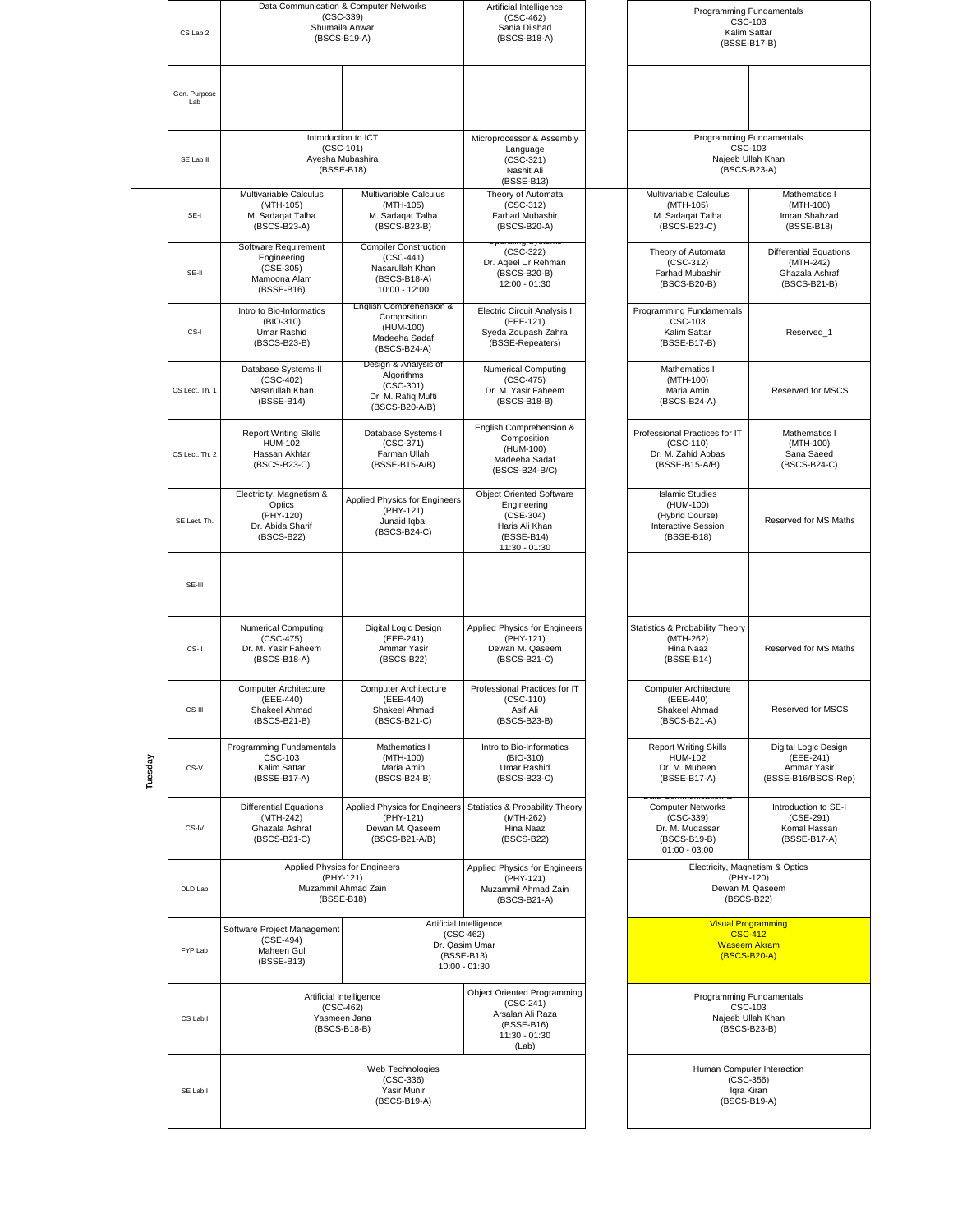|           | CS Lab 2            |                                                                                                         | Data Communication & Computer Networks<br>$(CSC-339)$<br>Shumaila Anwar<br>(BSCS-B19-B)         | Database Systems-I<br>$(CSC-371)$<br>Mamoona Alam<br>(BSSE-B15-B)<br>11:30 - 01:30                                    | <b>Artificial Intelligence</b><br>$(CSC-462)$<br><b>Maheen Gul</b><br>(BSCS-B18-B)<br>$01:00 - 03:00$<br>(Class) | <b>Human Computer Interaction</b><br>$(CSC-356)$<br><b>Umar Farooq</b><br>(BSSE-B13) |
|-----------|---------------------|---------------------------------------------------------------------------------------------------------|-------------------------------------------------------------------------------------------------|-----------------------------------------------------------------------------------------------------------------------|------------------------------------------------------------------------------------------------------------------|--------------------------------------------------------------------------------------|
|           | Gen. Purpose<br>Lab |                                                                                                         |                                                                                                 |                                                                                                                       |                                                                                                                  |                                                                                      |
|           | SE Lab II           | Introduction to SE-I<br>(CSE-291)<br>Komal Hassan<br>(BSSE-B17-B)                                       |                                                                                                 | Microprocessor & Assembly<br>Language<br>$(CSC-321)$<br>Rao Toseef<br>(BSCS-B19-B)<br>(Class)                         | <b>Compiler Construction</b><br>$(CSC-441)$<br>Zahid Anwar<br>(BSCS-B18-A)                                       |                                                                                      |
|           | SE-I                | <b>Numerical Computing</b><br>$(CSC-475)$<br>Riffat Javaid<br>(BSCS-B20-A)                              | Design & Analysis of<br>Algorithms<br>$(CSC-301)$<br>Dr. M. Rafiq Mufti<br>(BSCS-B20-A/B)       | Multivariable Calculus<br>(MTH-105)<br>Nabeela Ramzan<br>(BSSE-B17-A)                                                 | Reserved 2                                                                                                       | Software Engineering<br>Concepts<br>$(CSC-291)$<br>Haris Ali Khan<br>(BSCS-B20-A)    |
|           | SE-II               | Statistics & Probability Theory<br>(MTH-262)<br>Hina Naaz<br>(BSSE-B14)                                 | <b>Discrete Structures</b><br>$(CSC-102)$<br>Dr. Abida Sharif<br>(BSSE-B17-B)                   | <b>Numerical Computing</b><br>$(CSC-475)$<br><b>Riffat Javaid</b><br>(BSCS-B20-B)                                     | Web Technologies<br>$(CSC-336)$<br>Saif Ullah Ijaz<br>(BSSE-B12)                                                 | <b>Differential Equations</b><br>(MTH-242)<br>Rukhsar Zireen<br>(BSSE-B16)           |
|           | CS-I                | Database Systems-I<br>$(CSC-371)$<br><b>Tahir Rashid</b><br>(BSCS-B21-C)                                | Programming Fundamentals<br>CSC-103<br>Dr. Rashid Jahangir<br>(BSCS-B23-C)                      | Operating Systems<br>$(CSC-322)$<br>Dr. Ageel Ur Rehman<br>(BSCS-B20-A)<br>11:30 - 01:30                              | Database Systems-I<br>$(CSC-371)$<br><b>Tahir Rashid</b><br>(BSCS-B21-A)                                         | Database Systems-I<br>$(CSC-371)$<br><b>Tahir Rashid</b><br>(BSCS-B21-B)             |
|           | CS Lect. Th. 1      | <b>Discrete Structures</b><br>$(CSC-102)$<br>Zaheer Akhtar<br>(BSCS-B23-C)                              | <b>Object Oriented Programming</b><br>$(CSC-241)$<br>Arsalan Ali Raza<br>(BSCS-B22)             | Software Testing<br>(CSE-455)<br>Adil Sarwar Ch<br>(BSSE-B11)<br>11:30 - 01:30                                        | Introduction to Business<br>(MGT-100)<br>Saad Bhatti<br>(BSSE-B11)                                               | Reserved for MSCS                                                                    |
|           | CS Lect. Th. 2      | Multivariable Calculus<br>(MTH-105)<br>Nabeela Ramzan<br>(BSSE-B17-B)                                   | <b>Islamic Studies</b><br>(HUM-100)<br>(Hybrid Course)<br>Interactive Session<br>(BSCS-B24-B/C) | Applied Physics for Engineers<br>(PHY-121)<br>Junaid Iqbal<br>(BSCS-B24-B)<br>12:00 - 01:30                           | Data Communication &<br><b>Computer Networks</b><br>$(CSC-339)$<br>Dr. Salman Iqbal<br>(BSSE-B15-A/B)            | <b>Communication Skills</b><br>(HUM-103)<br>Saba Shaukat<br>(BSCS-B21-C)             |
|           | SE Lect. Th.        | <b>Report Writing Skills</b><br><b>HUM-102</b><br>Aqsa Azfar<br>(BSCS-B23-A)                            | <b>Report Writing Skills</b><br><b>HUM-102</b><br>Aqsa Azfar<br>(BSCS-B23-B)                    | Electricity, Magnetism &<br>Optics<br>(PHY-120)<br>Dr. Abida Sharif<br>(BSCS-B22)                                     | Professional Practices for IT<br>$(CSC-110)$<br>Asif Ali<br>(BSCS-B23-C)                                         | Reserved for MS Maths                                                                |
|           | SE-III              |                                                                                                         |                                                                                                 |                                                                                                                       |                                                                                                                  |                                                                                      |
|           | CS-II               | Linear Algebra<br>(MTH-231)<br>Haider Ali<br>(BSCS-B22)                                                 | <b>Numerical Computing</b><br>$(CSC-475)$<br>Dr. M. Yasir Faheem<br>(BSCS-B18-B)                | Topics in Computer Science ii<br><b>CSC-483</b><br>(DIP)<br>CSC-331<br>M. Rehan Ashraf<br>(BSCS-B17-A)                | Topics in Computer Science ii<br><b>CSC-483</b><br>(DIP)<br>CSC-331<br>M. Rehan Ashraf<br>(BSCS-B17-B)           | Reserved for MS Maths                                                                |
| Wednesday | CS-III              | <b>Differential Equations</b><br>(MTH-242)<br>Ghazala Ashraf<br>(BSCS-B21-A)                            | <b>Differential Equations</b><br>(MTH-242)<br>Ghazala Ashraf<br>(BSCS-B21-B)                    | Introduction to Management<br>(MGT-101)<br>Nargis Akhtar<br>(BSCS-B18-A)                                              | Digital Logic Design<br>(EEE-241)<br>Ammar Yasir<br>(BSSE-B16/BSCS-Rep)                                          | <b>Reserved for MSCS</b>                                                             |
|           | CS-V                | Human Computer Interaction<br>$(CSC-356)$<br>Uzair Ishtiag<br>(BSCS-B19-A)<br>$08:30 - 10:30$           | Applied Physics for Engineers<br>(PHY-121)<br>Junaid Iqbal<br>(BSCS-B24-A)<br>10:30 - 12:00     | <b>Islamic Studies</b><br>(HUM-100)<br>(Hybrid Course)<br><b>Interactive Session</b><br>(BSCS-B24-A)<br>12:00 - 01:00 | Introduction to SE-I<br>(CSE-291)<br>Komal Hassan<br>(BSSE-B17-B)                                                | Human Computer Interaction<br>$(CSC-356)$<br>Uzair Ishtiaq<br>(BSCS-B19-B)           |
|           | CS-IV               | Topics in Computer Science I<br>CSC-350<br>(Machine Learning)<br>CSC-354<br>Jawad Rafiq<br>(BSCS-B17-B) | Professional Practices for IT<br>$(CSC-110)$<br>Asif Ali<br>(BSCS-B23-A)                        | <b>Discrete Structures</b><br>(CSC-102)<br>Zaheer Akhtar<br>(BSCS-B23-A)                                              | Topics in Computer Science<br><b>CSC-350</b><br>(Machine Learning)<br>CSC-354<br>Jawad Rafiq<br>(BSCS-B17-A)     | Programming Fundamentals<br>CSC-103<br>Dr. Rashid Jahangir<br>(BSCS-B23-A)           |
|           | DLD Lab             |                                                                                                         | Digital Logic Design<br>(EEE-241)<br>Ammar Yasir<br>(BSSE-B16)                                  | Applied Physics for Engineers<br>(PHY-121)<br>Muzammil Ahmad Zain<br>(BSCS-B21-B)                                     | Applied Physics for Engineers<br>(PHY-121)<br>Muzammil Ahmad Zain<br>(BSCS-B21-B)                                | Applied Physics for Engineers<br>(PHY-121)<br>Muzammil Ahmad Zain<br>(BSCS-B21-A)    |
|           | FYP Lab             | Database Systems-II<br>$(CSC-402)$<br>Nasarullah Khan<br>(BSSE-B13)<br>(Class)                          |                                                                                                 | Software Project Management<br>(CSE-494)<br>Maheen Gul<br>(BSSE-B13)                                                  | Visual Programming<br><b>CSC-412</b><br>Waseem Akram<br>(BSCS-B20-A)<br>$01:00 - 03:00$                          | Introduction to SE-I<br>$(CSE-291)$<br>Komal Hassan<br>(BSSE-B17-A)<br>(Lab)         |
|           | CS Lab I            | Software Testing<br>(CSE-455)<br>Sania Dilshad<br>(BSSE-B11)                                            |                                                                                                 | Web Technologies<br>$(CSC-336)$<br>Saif Ullah Ijaz<br>(BSSE-B12)<br>(Lab)<br>11:30 - 01:30                            |                                                                                                                  | Introduction to ICT<br>$(CSC-101)$<br>Qaizar Javaid<br>(BSCS-B24-C)<br>(Lab)         |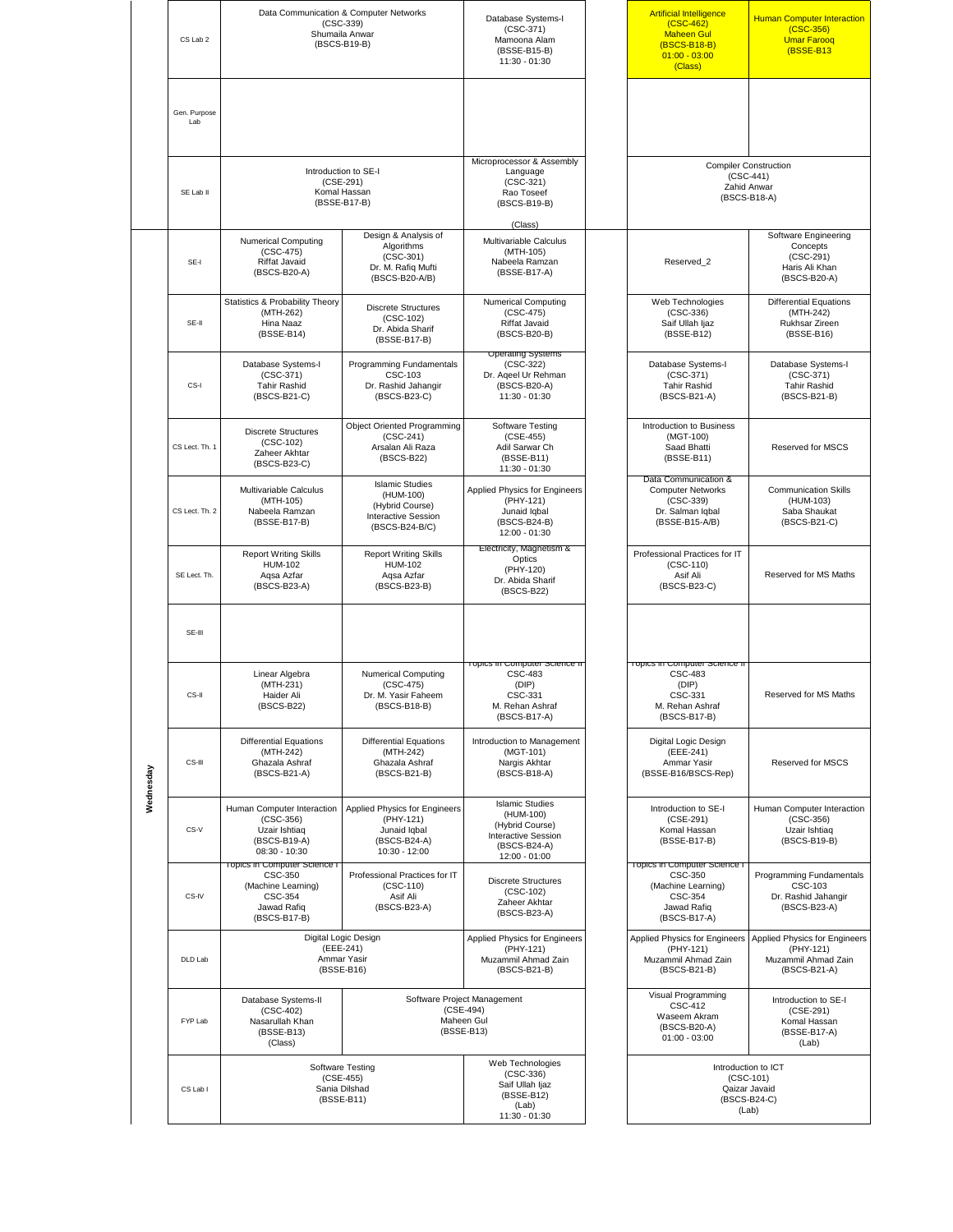|          | SE Lab I            |                                                                                         | Human Computer Interaction<br>$(CSC-356)$<br>Iqra Kiran<br>(BSCS-B19-B)                                | Introduction to ICT<br>$(CSC-101)$<br>Qaizar Javaid<br>(BSCS-B24-C)<br>(Class)                                |  |                                                                                                        | <b>Object Oriented Programming</b><br>$(CSC-241)$<br>Arsalan Ali Raza<br>(BSCS-B22)    |  |
|----------|---------------------|-----------------------------------------------------------------------------------------|--------------------------------------------------------------------------------------------------------|---------------------------------------------------------------------------------------------------------------|--|--------------------------------------------------------------------------------------------------------|----------------------------------------------------------------------------------------|--|
|          | CS Lab 2            | Microprocessor & Assembly<br>Language<br>$(CSC-321)$<br>Nashit Ali<br>(BSSE-B12)        |                                                                                                        | Database Systems-I<br>$(CSC-371)$<br>Dawood Fazal<br>(BSCS-B21-C)                                             |  | $(CSC-441)$<br>Zahid Anwar<br>(BSCS-B18-B)                                                             |                                                                                        |  |
|          | Gen. Purpose<br>Lab |                                                                                         |                                                                                                        |                                                                                                               |  |                                                                                                        |                                                                                        |  |
|          | SE Lab II           | Introduction to Management<br>(MGT-101)<br>Saad Bhatti<br>(BSCS-B18-B)                  | Data Communication &<br><b>Computer Networks</b><br>$(CSC-339)$<br>Shumaila Anwar<br>(BSSE-B15-A)      | Data Communication &<br><b>Computer Networks</b><br>$(CSC-339)$<br>Shumaila Anwar<br>(BSSE-B15-B)             |  | Programming Fundamentals<br><b>CSC-103</b><br>Dr. Rashid Jahangir<br>(BSCS-B23-B)                      | Database Systems-II<br>$(CSC-402)$<br>Nasarullah Khan<br>(BSSE-B13)<br>(Class)         |  |
|          | SE-I                | Intro to Bio-Informatics<br>(BIO-310)<br>Umar Rashid<br>(BSCS-B23-A)                    | <b>Financial Accounting</b><br><b>MGT-131</b><br>Muzammil Khan<br>(BSCS-B17-B)                         | <b>English Comprehension &amp;</b><br><b>Composition</b><br>(HUM-100)<br><b>Muhammad Ishfaq</b><br>(BSSE-B18) |  | <b>Introduction to Management</b><br>(MGT-101)<br><b>Saad Bhatti</b><br>(BSCS-B18-B)                   |                                                                                        |  |
|          | SE-II               | <b>Numerical Computing</b><br>$(CSC-475)$<br><b>Riffat Javaid</b><br>(BSCS-B20-B)       | <b>Numerical Computing</b><br>$(CSC-475)$<br>Riffat Javaid<br>(BSCS-B20-A)                             | <b>Discrete Structures</b><br>$(CSC-102)$<br>Dr. Abida Sharif<br>(BSSE-B17-A)                                 |  | <b>Applied Physics for Engineers</b><br>(PHY-121)<br>Syeda Zoupash Zahra<br>(BSSE-B18)                 | Introduction to Sociology<br>(HUM-320)<br>Allah Wasaya<br>(BSSE-B14)                   |  |
|          | CS-I                | Human Computer Interaction<br>$(CSC-356)$<br>Mamoona Alam<br>(BSSE-B13                  | Topics in Computer Science II<br><b>CSC-483</b><br>(DIP)<br>CSC-331<br>M. Rehan Ashraf<br>(BSCS-B17-A) | Database Systems-I<br>$(CSC-371)$<br><b>Tahir Rashid</b><br>(BSCS-B21-A)                                      |  | Topics in Computer Science II<br><b>CSC-483</b><br>(DIP)<br>CSC-331<br>M. Rehan Ashraf<br>(BSCS-B17-B) | Database Systems-I<br>$(CSC-371)$<br><b>Tahir Rashid</b><br>(BSCS-B21-B/C)             |  |
|          | CS Lect. Th. 1      | Database Systems-II<br>$(CSC-402)$<br>Nasarullah Khan<br>(BSSE-B14)                     | <b>Report Writing Skills</b><br><b>HUM-102</b><br>Dr. Nasir Masood<br>(BSSE-B17-B)                     | <b>Report Writing Skills</b><br><b>HUM-102</b><br>Dr. Nasir Masood<br>(BSSE-B17-B)                            |  | Machine Learning<br>CSC-354<br>Jawad Rafiq<br>(BSCS-B18-A)                                             | <b>Reserved for MSCS</b>                                                               |  |
|          | CS Lect. Th. 2      | <b>Discrete Structures</b><br>$(CSC-102)$<br>Zaheer Akhtar<br>(BSCS-B23-B)              | Linear Algebra<br>(MTH-231)<br>Sana Saeed<br>(BSSE-B15-A/B)                                            | Applied Physics for Engineers<br>(PHY-121)<br>Junaid Iqbal<br>(BSCS-B24-A)                                    |  | <b>Differential Equations</b><br>(MTH-242)<br>Ghazala Ashraf<br>(BSCS-B21-C)                           | Programming Fundamentals<br>CSC-103<br>Dr. Rashid Jahangir<br>(BSCS-B23-C)             |  |
|          | SE Lect. Th.        | <b>Numerical Computing</b><br>$(CSC-475)$<br>Dr. M. Yasir Faheem<br>(BSCS-B18-A)        | English Comprehension &<br>Composition<br>(HUM-100)<br>Muhammad Ishfaq<br>(BSSE-B18)                   | <b>Differential Equations</b><br>(MTH-242)<br>Igra Asghar<br>(BSSE-B14)                                       |  | Introduction to Sociology<br>(HUM-320)<br>Allah Wasava<br>(BSSE-B14)                                   | Reserved for MS Maths                                                                  |  |
|          | SE-III              |                                                                                         |                                                                                                        |                                                                                                               |  |                                                                                                        |                                                                                        |  |
|          | CS-II               | <b>Financial Accounting</b><br><b>MGT-131</b><br>Dr. Fahim Javaid<br>(BSCS-B17-A)       | <b>Report Writing Skills</b><br><b>HUM-102</b><br>Aqsa Azfar<br>(BSCS-B23-A)                           | Introduction to Business<br>(MGT-100)<br>Saad Bhatti<br>(BSSE-B11)                                            |  | Engineering<br>$(CSE-305)$<br>Mamoona Alam<br>(BSSE-B16)                                               | Microprocessor & Assembly<br>Language<br>$(CSC-321)$<br>Rao Toseef<br>(BSCS-B19-A)     |  |
|          | CS-III              | <b>Report Writing Skills</b><br><b>HUM-102</b><br>Hassan Akhtar<br>(BSCS-B23-C)         | <b>Object Oriented Programming</b><br>$(CSC-241)$<br>Arsalan Ali Raza<br>(BSCS-B22/BSSE-B16)           | <b>Report Writing Skills</b><br><b>HUM-102</b><br>Aqsa Azfar<br>(BSCS-B23-B)                                  |  | Software Design &<br>Architecture<br>$(CSE-303)$<br>Farhad Mubashir<br>(BSSE-B12)                      | <b>Introduction to Management</b><br>(MGT-101)<br><b>Nargis Akhtar</b><br>(BSCS-B18-A) |  |
| Thursday | CS-V                | Introduction to ICT<br>$(CSC-101)$<br>Dr. Salman Iqbal<br>(BSCS-B24-A)<br>08:30 - 10:30 | <b>Software Design &amp;</b><br>Architecture<br>$(CSE-303)$<br><b>Farhad Mubashir</b><br>(BSSE-B12)    | Software Quality Engineering<br>(CSE-302)<br>Manzoor Ahmad<br>(BSSE-B15-A/B)<br>12:00 - 01:30                 |  | Theory of Automata<br>$(CSC-312)$<br>Manzoor Ahmad<br>(BSCS-Repeaters)                                 | Machine Learning<br>CSC-354<br>Jawad Rafiq<br>(BSCS-B18-B)                             |  |
|          | CS-IV               | Data Structures & Algorithms<br>$(CSC-211)$<br>Uzair Ishtiaq<br>(BSSE-Repeaters)        | Applied Physics for Engineers<br>(PHY-121)<br>Junaid Iqbal<br>(BSCS-B24-B)                             | <b>Linear Algebra</b><br>$(MTH-231)$<br><b>Haider Ali</b><br>(BSCS-B22)                                       |  | Introduction to ICT<br>$(CSC-101)$<br>Dr. Salman Iqbal<br>(BSCS-B24-B)<br>$01:00 - 03:00$              | <b>Differential Equations</b><br>(MTH-242)<br>Ghazala Ashraf<br>(BSCS-B21-A)           |  |
|          | DLD Lab             | Electric Circuit Analysis I<br>(EEE-121)<br>Syeda Zoupash Zahra<br>(BSSE-Repeaters)     | Applied Physics for Engineers<br>(PHY-121)<br>Syeda Zoupash Zahra<br>(BSCS-B24-A)<br>10:30 - 11:30     | Applied Physics for Engineers<br>(PHY-121)<br>Muzammil Ahmad Zain<br>(BSCS-B21-C)<br>11:30 - 01:30            |  |                                                                                                        | Applied Physics for Engineers<br>(PHY-121)<br>Syeda Zoupash Zahra<br>(BSCS-B24-A)      |  |
|          | FYP Lab             | Mobile Application Development<br>$(CSC-303)$<br>Muhammad Abdullah<br>(BSCS-B19-B)      |                                                                                                        |                                                                                                               |  |                                                                                                        | <b>Scripting Languages</b><br>$(CSC-443)$<br>Saif Ullah Ijaz<br>(BSSE-B11)             |  |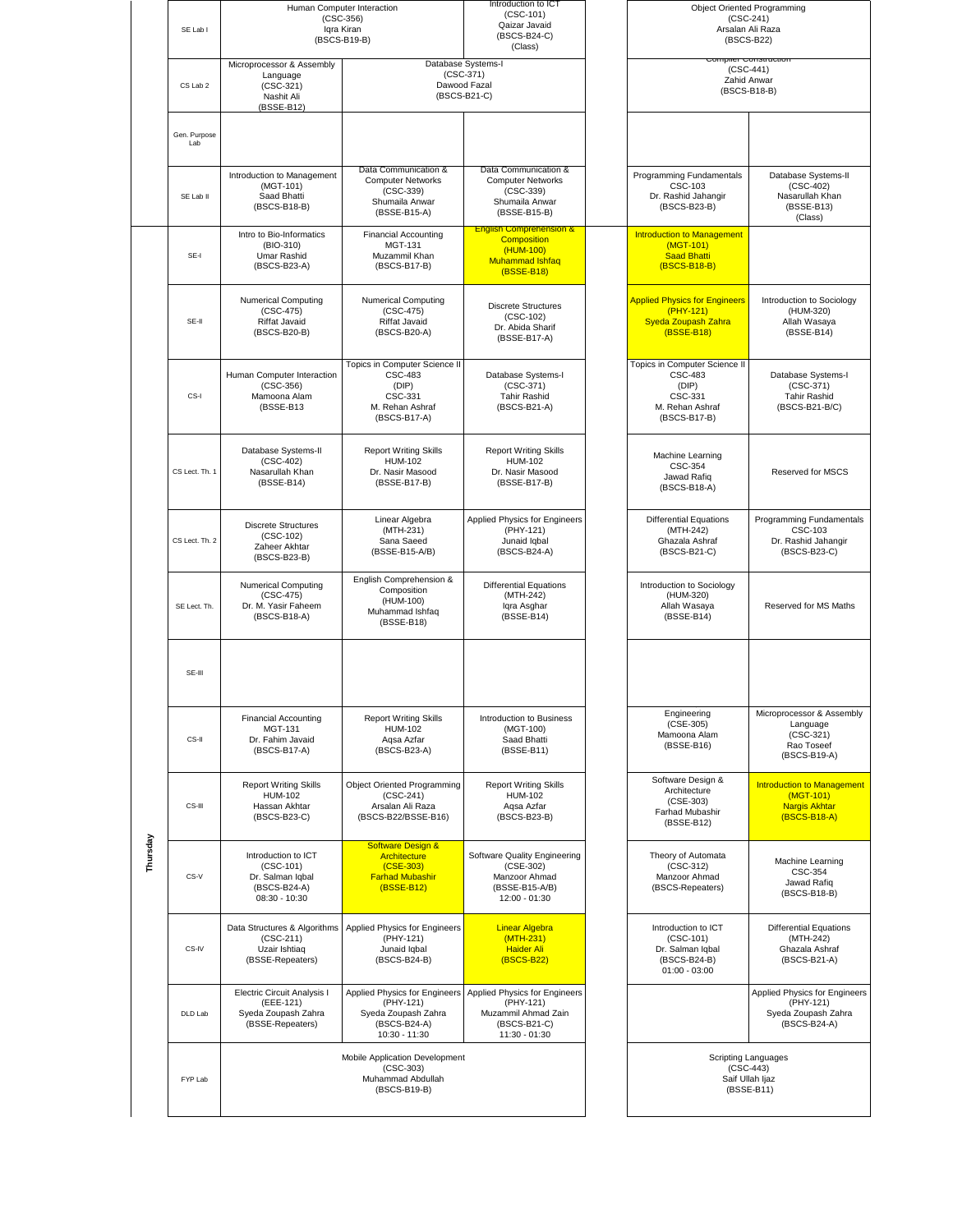|        |                     |                                                                                     | Data Structures & Algorithms                                                                 | Microprocessor & Assembly<br>Language                                                                            |                                                                                        | <b>Programming Fundamentals</b>                                                   |  |
|--------|---------------------|-------------------------------------------------------------------------------------|----------------------------------------------------------------------------------------------|------------------------------------------------------------------------------------------------------------------|----------------------------------------------------------------------------------------|-----------------------------------------------------------------------------------|--|
|        | CS Lab I            |                                                                                     | $(CSC-211)$<br>Dr. Ahmad Saeed Khattak<br>(BSCS-Repeaters)                                   | $(CSC-321)$<br><b>Rao Toseef</b>                                                                                 |                                                                                        | <b>CSC-103</b><br><b>Kalim Sattar</b><br>(BSSE-B17-A)                             |  |
|        | SE Lab I            |                                                                                     | Microprocessor & Assembly Language<br>$(CSC-321)$<br>Nashit Ali<br>(BSCS-B19-A)              | (BSSE-B12/BSCS-Rep)<br><b>Discrete Structures</b><br>$(CSC-102)$<br>Zaheer Akhtar<br>(BSCS-B23-C)                |                                                                                        | Intro to Bio-Informatics<br>(BIO-310)<br>Ayesha Mubashira<br>(BSCS-B23-A)         |  |
|        | CS Lab 2            | Introduction to ICT<br>$(CSC-101)$<br>Umar Farooq<br>(BSCS-B24-B)                   | Software Engineering<br>Concepts<br>$(CSC-291)$<br>Haris Ali Khan<br>(BSCS-B20-B)<br>(Class) | <b>Visual Programming</b><br><b>CSC-412</b><br><b>Waseem Akram</b><br>(BSCS-B20-B)<br>$11:30 - 01:30$<br>(Class) |                                                                                        | Visual Programming<br><b>CSC-412</b><br>Waseem Akram<br>(BSCS-B20-B)              |  |
|        | Gen. Purpose<br>Lab |                                                                                     |                                                                                              |                                                                                                                  |                                                                                        |                                                                                   |  |
|        | SE Lab II           | Reserved_Hybrid Course                                                              | Programming Fundamentals<br>CSC-103<br>Najeeb Ullah Khan<br>(BSCS-B23-C)                     | Programming Fundamentals<br>CSC-103<br>Dr. Rashid Jahangir<br>(BSCS-B23-A)<br>(Class)                            | <b>Programming Fundamentals</b><br><b>CSC-103</b><br>Najeeb Ullah Khan<br>(BSCS-B23-C) | <b>Database Systems-I</b><br>$(CSC-371)$<br><b>Farman Ullah</b><br>(BSSE-B15-A/B) |  |
|        | SE-I                | Reserved for Maths Deptt                                                            | Reserved for Maths Deptt                                                                     | Reserved for Maths Deptt                                                                                         | Reserved for Maths Deptt                                                               | Reserved for Maths Deptt                                                          |  |
|        | SE-II               | <b>Numerical Computing</b><br>$(CSC-475)$<br>Riffat Javaid<br>(BSSE-B13)            | Reserved_Elective                                                                            | Reserved_Elective                                                                                                | Mobile Application<br>Development<br>$(CSC-303)$<br>Zahid Anwar<br>(BSSE-B12)          | <b>Differential Equations</b><br>(MTH-242)<br>Rukhsar Zireen<br>(BSSE-B16)        |  |
|        | CS-I                | Reserved Elective                                                                   | Electric Circuit Analysis I<br>(EEE-121)<br>Syeda Zoupash Zahra<br>(BSSE-Repeaters)          | Applied Physics for Engineers<br>(PHY-121)<br>Syeda Zoupash Zahra<br>(BSSE-B18)                                  | <b>Computer Graphics</b><br>$(CSC-353)$<br>Farman Ullah<br>(BSCS-Repeaters)            |                                                                                   |  |
|        | CS Lect. Th. 1      | <b>Financial Accounting</b><br><b>MGT-131</b><br>Dr. Fahim Javaid<br>(BSCS-B17-A)   | <b>Financial Accounting</b><br><b>MGT-131</b><br>Muzammil Khan<br>(BSCS-B17-B)               | <b>Numerical Computing</b><br>$(CSC-475)$<br>Riffat Javaid<br>(BSSE-B13)                                         | Multivariable Calculus<br>(MTH-105)<br>Nabeela Ramzan<br>(BSSE-B17-A)                  |                                                                                   |  |
|        | CS Lect. Th. 2      | <b>Communication Skills</b><br>(HUM-103)<br>Hafiza Sobia<br>(BSCS-B21-A/B/BSSE-B16) | Software Quality Engineering<br>(CSE-302)<br>Manzoor Ahmad<br>(BSSE-B15-A/B)                 | <b>Communication Skills</b><br>(HUM-103)<br>Hafiza Sobia<br>(BSCS-B21-A/B/BSSE-B16)                              |                                                                                        |                                                                                   |  |
|        | SE Lect. Th.        | <b>Discrete Structures</b><br>$(CSC-102)$<br>Zaheer Akhtar<br>(BSCS-B23-A)          | <b>Discrete Structures</b><br>$(CSC-102)$<br>Zaheer Akhtar<br>(BSCS-B23-B)                   | Reserved_Elective                                                                                                |                                                                                        |                                                                                   |  |
|        | SE-III              |                                                                                     |                                                                                              |                                                                                                                  |                                                                                        |                                                                                   |  |
|        | CS-II               | <b>Communication Skills</b><br>(HUM-103)<br>Saba Shaukat<br>(BSCS-B21-C)            | Machine Learning<br>CSC-354<br>Jawad Rafiq<br>(BSCS-B18-B)<br>iiuiupiuuessui α Asseimuij     | Theory of Automata<br>$(CSC-312)$<br>Manzoor Ahmad<br>(BSCS-Repeaters)                                           |                                                                                        |                                                                                   |  |
| Friday | CS-III              | Machine Learning<br>CSC-354<br>Jawad Rafiq<br>(BSCS-B18-A)                          | Language<br>$(CSC-321)$<br>Rao Toseef<br>(BSSE-B13)                                          | Programming Fundamentals<br>CSC-103<br>Kalim Sattar<br>(BSSE-B17-B)                                              |                                                                                        |                                                                                   |  |
|        | CS-V                | Introduction to SE-I<br>$(CSE-291)$<br>Komal Hassan<br>(BSSE-B17-A)                 | Reserved_Elective                                                                            | Mathematics I<br>(MTH-100)<br>Sana Saeed<br>(BSCS-B24-C)                                                         |                                                                                        |                                                                                   |  |
|        | CS-IV               | Multivariable Calculus<br>(MTH-105)<br>Nabeela Ramzan<br>(BSSE-B17-B)               | <b>Applied Physics for Engineers</b><br>(PHY-121)<br>Junaid Iqbal<br>(BSCS-B24-C)            | Reserved_Repeat Course                                                                                           |                                                                                        |                                                                                   |  |
|        | DLD Lab             |                                                                                     |                                                                                              | Applied Physics for Engineers<br>(PHY-121)<br>Iqra Kiran<br>(BSCS-B24-B)                                         |                                                                                        |                                                                                   |  |